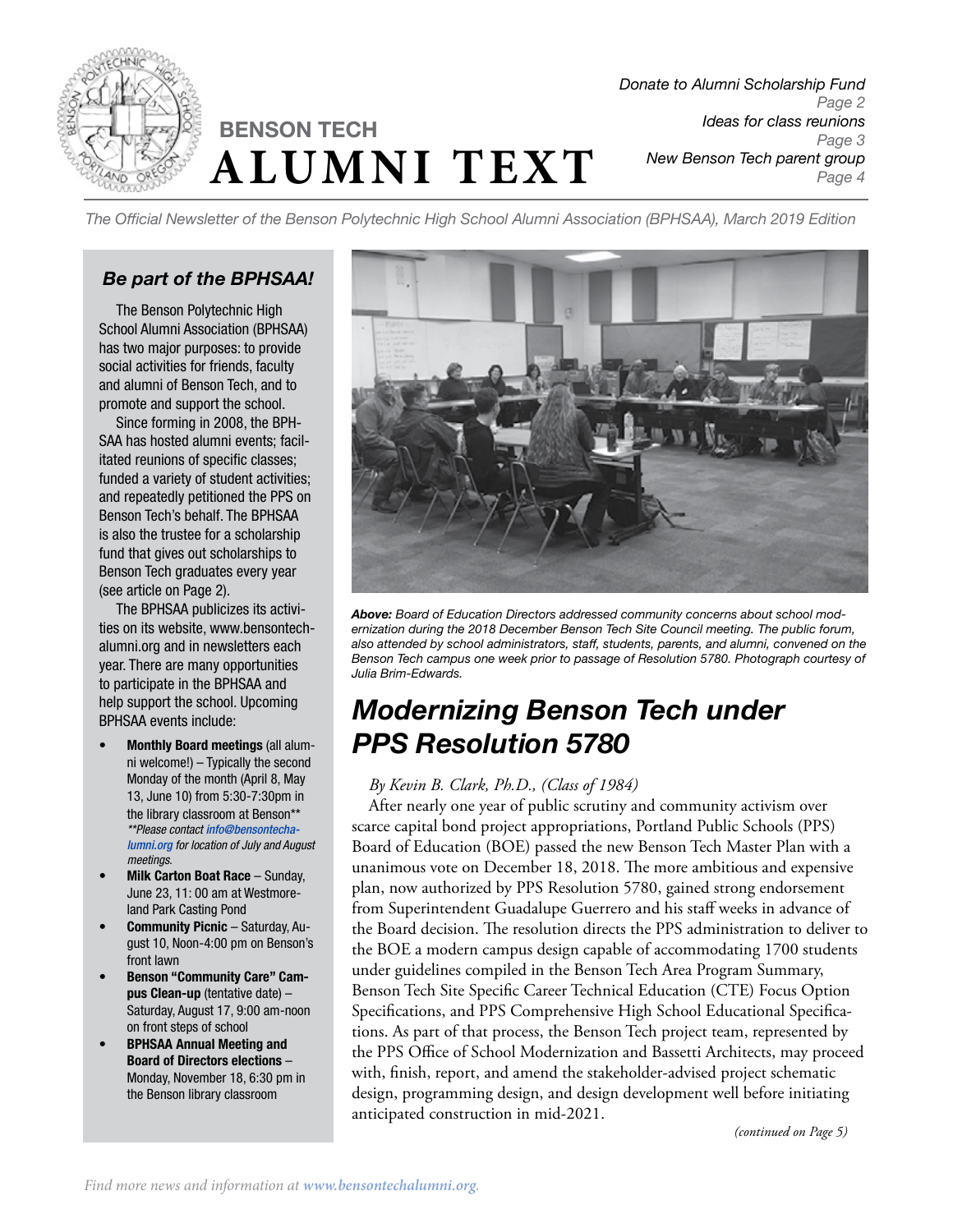## *Benson Tech Foundation update and GeoTech/AlgebraTech win*

#### *By Rob Johns (Class of 1977)*

For those of you who are unaware, the Benson Tech Foundation is a qualified 501(c)3 nonprofit dedicated to supporting the Career Technical Education (CTE) programs and Science, Technology, Engineering and Math (STEM) programs. Our BPHSAA Board vision for this originally was to provide an option for financial support that donors, principally alumni, could direct their funds toward based on the programs of their choice or those in need. Over the past year, we have set up a PayPal account that makes giving quick and easy and provides the donor a quick reference of the donation.

Over the past several years, we have seen the development of groundbreaking education programs that combine math (geometry and algebra) with CTE programs, creating what is now GeoTech and AlgebraTech

In the case of GeoTech. These two teachers — Cheyenne Montalbin, a carpentry instructor, and Ellie Graiziger, a math instructor — tag team teaching a group of 25 students carpentry and geometry fundamentals to build small houses, playground equipment and benches that are donated to the homeless and charitable organizations. The key is that students get exposure to basic construction fundamentals while seeing the "real-world" value of understanding principles of geometry. The kids have shown great success and this class is quickly becoming a school fundamental.

For AlgebraTech, teachers Cheyenne Montalbin and Kayla Stolte provide this class with algebra fundamentals that apply to business problems in the running of a small business that makes all types of consumer goods with the Benson logo or sayings on them. You can find the AlgebraTech students at Tech Show, they make some very cool stuff while you wait!

A great innovative Benson Tech program has been hamstrung by educational financing rules; they do not



*Above: Benson Tech Foundation President Rob Johns (left), Geo-Tech/AlgebraTech Teacher Cheyenne Montalbin (center), and BPH-SAA Chair Dale Bajema thank Mike and Andrew Kern for their recent donation to the GeoTech and AlgebraTech programs at the school.*

qualify for traditional federal (known as Perkins Grant) nor state funding (Measure 98 funds). We have a wonderful group of active alumni who are up to date on program needs. Our largest donors, a father-and-son team, Mike and Andrew Kern, stepped up with a solid five-figure grant from their family foundation (as they have done for a number of years now), and they specifically asked that certain monies be directed to support GeoTech and AlgebraTech. The instructors really appreciated it as they need funds for the basic materials of their class.

The Benson Tech Foundation, with donations like the Kerns', really help Benson Tech students to thrive. We know there are other alumni who may have a strong passion for giving to the programs at Benson Tech. We work with Principal Curtis Wilson on each of these donations to be sure we are vetting the process. Please reach out to me to discuss your thoughts or wishes for giving to the Foundation. We think this is an excellent way to start considering for your estate plans as well. I can be reached at 503-314-0041, or **robjohns@comcast.net**.

#### *Benson Alumni Scholarship Fund awards three seniors in 2018*

The Benson Alumni Scholarship Fund has been helping Benson Tech seniors take their next steps for nearly two decades now. 2018 was another banner year for the fund. Thanks to the generosity of Benson Tech alumni such as your yourself, the BPHSAA was able to award \$4,200 in scholarships to three Benson Tech seniors.

Congratulations to **Sergio Joel Lopez**, **Jose Cruz-Flores** and **Gerald Morton-Carter** on being selected as the 2018 Benson Alumni Scholarship Fund recipients. All three are attending localarea community colleges to pursue futures in construction, graphic design and automotive technologies.

#### *Anonymous donor to match scholarship contributions through March 2019*

Now is the time to support the scholarship fund! An anonymous donor has pledged to match any fund donations made through March 2019 (up to \$500). To contribute online, visit [http://www.bensontecha](http://www.bensontechalumni.org/scholarship)[lumni.org/scholarship](http://www.bensontechalumni.org/scholarship). For donations via check:

Payable to: "The Oregon Community Foundation," Memo: "Benson Polytechnic High School Alumni Scholarship Fund" Send to:

The Oregon Community Foundation 1221 SW Yamhill St., Suite 100 Portland, Oregon 97205

*(Please note that there is a \$25 minimum for donations made online or by check.)*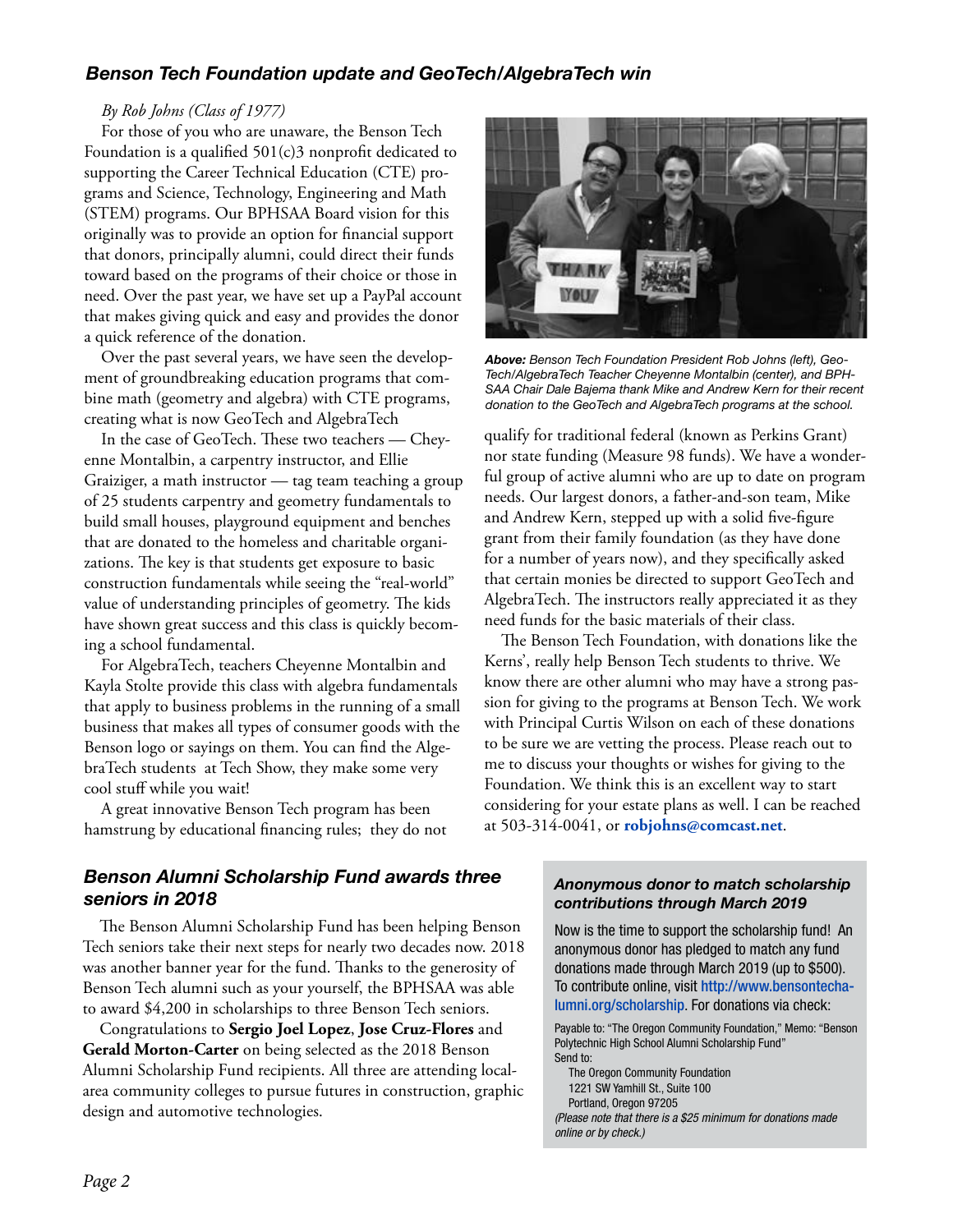

*Above: Members of the Benson Tech Class of 1997 gathered in August 2017 to celebrate its 20th Reunion. Photograph courtesy of David Lim.*

## *Is your class (over)due for a reunion?*

Consider incorporating the annual BPHSAA Community Picnic into your reunion plans. This family-friendly August event is an outstanding opportunity to gather your classmates together to catch up and reminisce. Enjoy a BBQ lunch, meet alumni from across the years, and take a tour of the hallowed halls and classrooms of Benson Tech.

The Community Picnic can also serve as an easy, 'ready-made' reunion. Simply track down a few of your classmates using social media or your old phone book, then ask them to spread the word to other alumni. Be sure to let the BPHSAA know about your efforts; we can put an announcement up on the website, set aside space for you at the picnic, and perhaps even help you to locate some long-lost friends!

For additional info about the August 10, 2019, picnic, or to spread the word about an upcoming class reunion, contact Rachael LK Kurynny (Class of 1997) at **[rachaellkk@gmail.com](mailto:rachaellkk%40gmail.com?subject=)**.

#### *Upcoming class reunions*

#### Class of 1999 20th Reunion: June 21–22, 2019

- Adults-only gathering: Friday, June 21, from 6:00-11:00 pm at Function PDX (919 NW 23rd)
- Family BBQ and fun: Saturday, June 22, from noon-4:00 pm at Oaks Amusement Park

Tickets available at: [https://www.eventbrite.com/e/benson-high-20](https://www.eventbrite.com/e/benson-high-20-year-reunion-class-of-1999-tickets-52037880702) [year-reunion-class-of-1999-tickets-52037880702](https://www.eventbrite.com/e/benson-high-20-year-reunion-class-of-1999-tickets-52037880702)

Additional information on the "Benson High School c/o 1999 Reunion" Facebook page: [https://www.facebook.com/](https://www.facebook.com/events/248040312529396/) [events/248040312529396/](https://www.facebook.com/events/248040312529396/)

#### Class of 1984 35th Reunion: July 13, 2019

Saturday, July 13, 6:00 pm on at Kenton Station (8303 N Denver)

Additional information on the "Benson Polytechnic High School Class of 1984" Facebook page: [https://www.facebook.com/](https://www.facebook.com/groups/84techman/) [groups/84techman/](https://www.facebook.com/groups/84techman/)

## *New BPHSAA director and new officer elected*

Dave Hutchin (Class of 1978) was elected as BPHSAA director at the December 2018 Annual Meeting, joining returning directors Brent Dahl, Josh Piper, Dale Bajema, Rob Johns, Mike Landstrom, Gerry Ochs, Max Baker, Roger Edwards, Jerome Martin, Bob Trimble, and Rachael LK Kurynny.

At the January 2019 Board of Directors meeting, Bob Trimble (Class of 1977) was elected treasurer to replace Mike Landstrom. Mike has served BPHSAA's limit of two consecutive terms and will assist Bob going into 2019.



*Above: The Rose Festival Milk Carton Boat Race in 2013. The 2019 race will be held on June 23.*

## *Join us at the 2019 Rose Festival Milk Carton Boat Race*

Meet up with other alumni at the free, family-friendly Rose Festival Milk Carton Boat Race on Sunday, June 23, at Westmoreland Park Casting Pond (just east of SE 22nd and Rex). Cheer on competitors as they race in homemade, human-powered boats constructed from milk cartons and jugs. Better yet: enter a craft of your own creation into one of nine categories, including youth, adult, and mixed-age groups. Boats from all classes vie for the coveted "Artistry or Velocity" and "People's Choice" Awards.

A tradition dating back to 1973, this year's event kicks off at 11:00 am and ends with a "Show Boat Parade" finale. Be sure to stop by the orange and blue Benson Tech tents for free refreshments and to catch up with fellow Techmen/Techsters and their families.

For general information about this, event including entry requirements and deadlines, visit: http://www. rosefestival.org/event/milkcartonboatrace

If you have questions about (or would like to help with) this BPHSAA meet-up, contact Rachael LK Kurynny (Class of 1997) at [RachaelLKK@gmail.com](mailto:Rachaellkk%40gmail.com?subject=).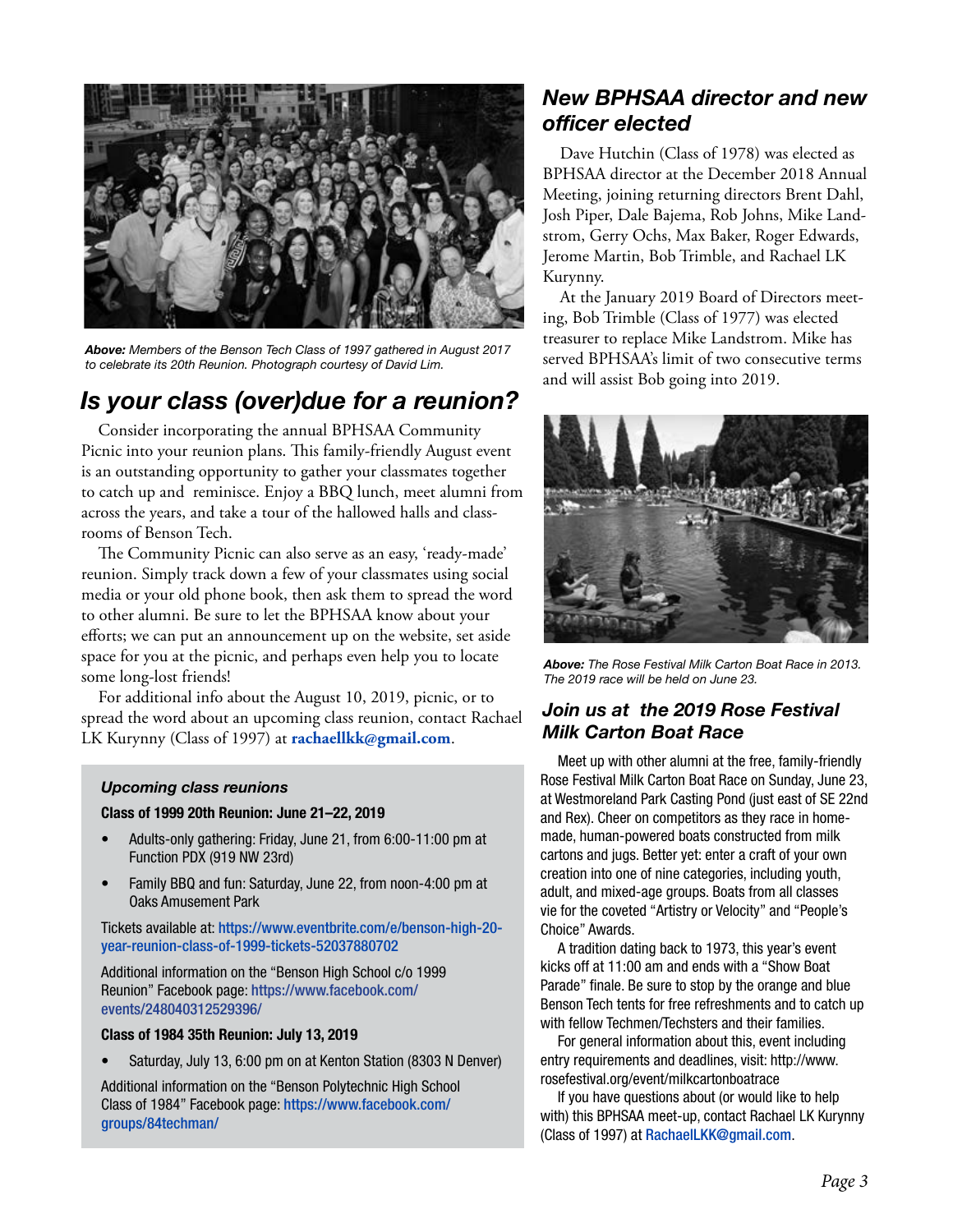#### *New Benson Tech parent group formed*

Parents of current Benson Tech students have formed a new, and badly needed, group dedicated to supporting the school – the Tech Pride Volunteer Community (TPVC). The TPVC, comprising parents/guardians and other community members and stakeholders, will complement and reinforce the BPHSAA's continuing efforts to support Benson Tech's current activities and its future.

Elizabeth O'Malley, Michelle Collazo and Lisa Yanase first organized TPVC in 2018. They decided to enlarge the effort, holding a public organizational meeting on Jan. 16.

TVPC is engaging volunteers to create a thriving community for Benson Tech students. The group now consists of four subgroups reflecting TPVC's specific objectives: Teacher Support, Student Life, Boosters and Advocacy. In an operational sense, It intends to bring together volunteers to match the needs arising from day-to-day activities throughout the school year.

Attendance and enthusiasm at the January 16th meeting suggests there will be active continued participation, representation of Benson's diverse enrollment, and long term sustainability. (Unlike the BPHSAA, which is made up of Benson Tech graduates with a "lifelong connection" to their alma mater, parent/guardian's connection with the school often ends when their child graduates.)

TPVC aims to maximize the period of family connection by encouraging regular parent participation in activities central to Benson Tech's missions. TPVC has been successful so far in recruiting parents who have students just starting at Benson Tech as well as parents with several students, and/or have pre-high school children that hope to attend in the future.

 TPVC fully expects to engage and connect its efforts with other Benson Tech stakeholders and organizations such as the alumni and, of course, Benson's teachers and staff. Several members of TPVC are already active members of Benson Tech's Site Council and the Design Advisory Group. Such group integration should better assure that the larger Benson Tech community express and execute unified support for the school's future.

Since the demise of Benson Tech's PTA and Boosters organization five and 10 years ago, the school has been without any organized support from its parents. The BPHSAA is excited about this new effort and is looking forward to working with TPVC.

For more information about TPVC contact Michelle, Elizabeth, or Lisa at [techpridevolunteers@gmail.com.](mailto:techpridevolunteers%40gmail.com?subject=)

#### *Principal Curtis Wilson honored for lifetime work in education*



*Above: Benson Tech Principal Curtis Wilson is joined by his family as he is honored with the World Arts Foundation Lifetime Achievement Award on Jan. 21, 2019. Photograph courtesy of Portland Public Schools.*

*By Kevin B. Clark, Ph.D., (Class of 1984)*

During the annual Martin Luther King, Jr. Day event held at Highland Christian Church, Curtis Wilson, Jr. received the World Arts Foundation Lifetime Achievement Award for his decades-long efforts to improve Portland-area students' educational equity, campus engagement, academic and extracurricular attainment, health and wellness, and postsecondary opportunities.

Wilson, the 2018 Oregon High School Principal of the Year (see Benson Tech Alumni Text, December 2018 Edition, Page 3), first knew at an early age that he wanted to devote his life to helping children. His dedication to identifying and solving student-centered issues became evident as a successful student leader

at Portland Public Schools' Roosevelt High School and has since grown as a district teacher and administrator at Grant High School and later Benson Tech, where he continues to serve a steady revitalizing role as the school's longest term principal in 20 years.

Wilson thanked family and colleagues for their support when accepting the award and being acknowledged by Superintendent Guadalupe Guerrero and the Board of Education during a public district meeting convened on January 29, 2019.

For more details, please see the PPS District News article, photo gallery, and video retrospective of Principal Wilson's career at the **[PPS](https://www.pps.net)  [website \(www.pps.net\)](https://www.pps.net)** under District News > January 2019.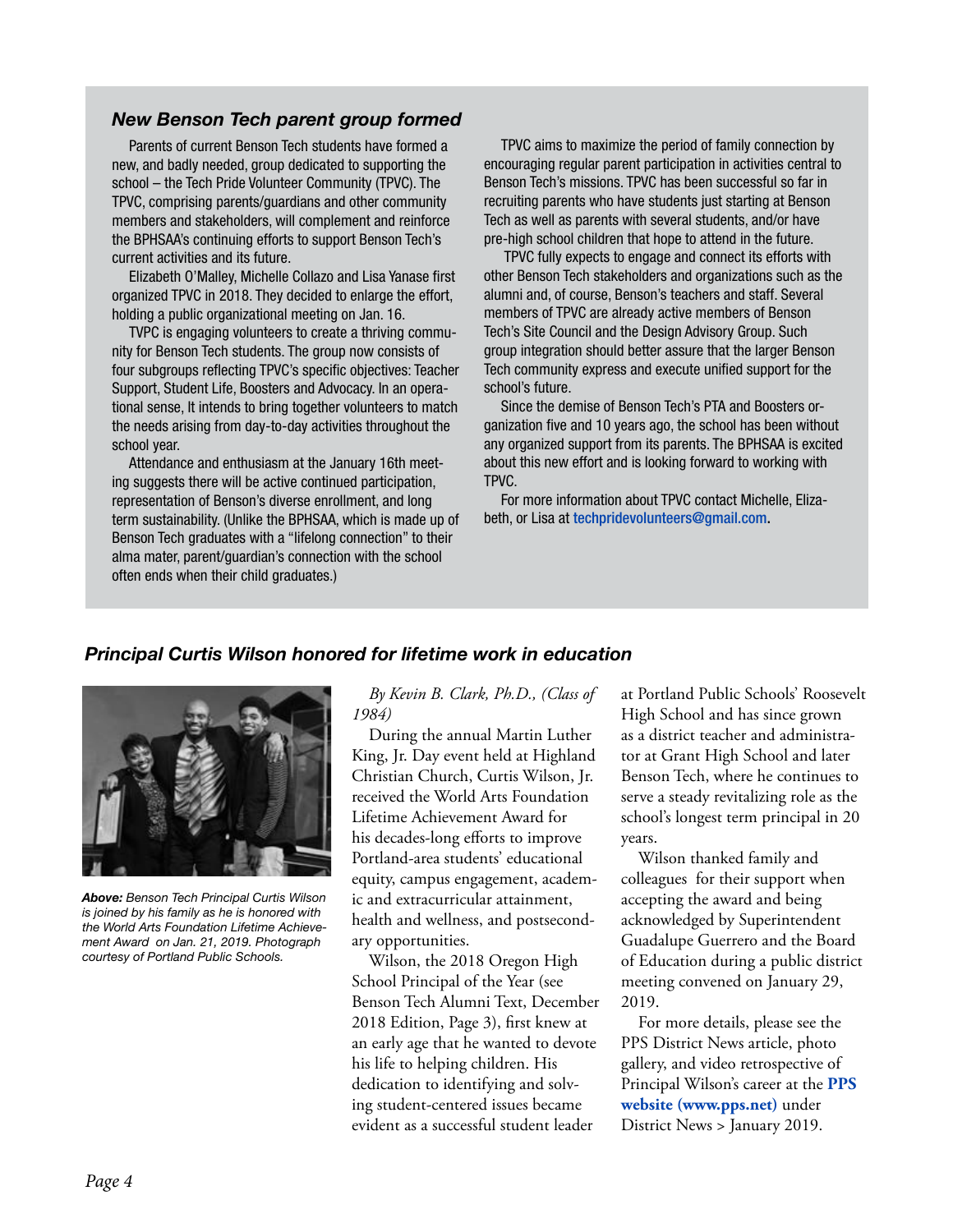## *Modernizing Benson Tech, continued from front cover*

PPS Resolution 5780 forbids major substantive changes to the approved Master Plan without BOE consent. Certain resolution terms and conditions hence stipulate the plan must be resubmitted to the BOE by March 31, 2019 for possible final consideration and approval of pre-selected revisions involving four main areas of concern. These areas include the future status of Multiple Pathways of Graduation (MPG) programs and wraparound services housed on the Benson Tech campus, a 4000-sf floor-plan reduction to reconcile Benson Tech project expenditures, specifications-compliant design-only improvements of Buckman Field and associated Portland Parks and Recreation facilities, and campus design and space assignment for a specifications-compliant Benson Tech visual and performing arts program. Among other issues, the ramifications of co-locating MPG programs in campus instructional spaces drove past Benson Tech community consternation over BOE commitments to the school's superior comprehensive focus option educational model and promises to lift the artificial student-enrollment ceiling. Present directives ordering Master Plan updates might again imply foreseeable barriers to fulfilling school infrastructural and curricular modernization as collectively envisioned by school stakeholders. Further complicating matters, the BOE expects to add the Benson Tech project to a 2020 capital bond campaign to compensate for depleted 2017-bond allocations. Failure to ballot and pass that presumptive bond necessitates securing a bridge loan, known as a Full Faith and Credit Bond, to finance the project and keep phased construction on schedule and within budget.

Notably, the significant scope, logistics, timeline, and costs of the Benson Tech plan may perpetuate public debate over questionable due diligence, budget escalations, and dedicated capital allotments for bond-funded PPS building improvement projects. The district-assembled Bond Accountability Committee already criticized, in written recommendations and spoken public testimony to the Board, the Benson Tech project's estimated price tag of \$ 296 million dollars, a sum that likely threatens near-term modernization prospects of other high schools once slated for the future 2020 bond referral. The committee also warned the BOE and Portland voters of potential problems caused by dissociating Benson Tech major and academic programming from recently contracted district-wide CTE performance and needs assessments intended to later shape comprehensive high school program development. Such topics historically exacerbate larger public concerns regarding policies and practices effecting district educational equity and trustworthy use

of taxpayer monies. The approved Benson Tech plan gives unique education, career and life advantages to diverse Portland-area students oftentimes underserved by PPS neighborhood high schools. But, the language of PPS Resolution 5780 fails to entirely safeguard the plan from dissenting individuals and groups championing alternative equity arguments unsympathetic to the Benson Tech community mission. These sorts of arguments might still persuade the BOE to compromise consensus Benson Tech stakeholder visioning by replacing the school's state-of-art immersive CTE offerings with hybrid or skills-center educational models, indefinitely co-locating MPG programs on the Benson Tech campus, favoring inadequate Benson Tech CTE program sustainability and expansion, and compelling poor incremental scaling of future Benson Tech student enrollment after district review of forecasted Portland-area population growth, neighborhood-boundary rezoning, and school-enrollment balancing.

BOE approval of the Master Plan might become remembered by the Benson Tech community as the most momentous event since the school's opening over 100 years ago. If school modernization indeed progresses to completion as advocated by the Benson Tech project team and qualified stakeholders, then Benson Tech will be prepared to advance 21st century CTE/STEAM project-based learning to a matchless level of national and perhaps global secondary school excellence. PPS Resolution 5780 is a necessary, but nevertheless insufficient, bureaucratic mechanism to achieve that goal. The Benson Tech community, through persistent coordinated efforts, should establish actionable strategies for public outreach and other contingencies to mitigate any conceivable damage to the Benson Tech Master Plan and, consequently, the school's legacy and future.

Past community efforts, such as private individual and corporate stakeholder testimonials, teacher-organized public student demonstrations, and alumni- and student-guided campus tours, helped district leaders better understand the unique methods, needs, and value of a Benson Tech education. And similar activism may be still needed to overcome possible future obstacles to the Benson Tech community mission.

To learn about and join community engagement opportunities, email BPHSAA leadership at i**[nfo@](mailto:info%40bensontechalumni.org?subject=) [bensontechalumni.org](mailto:info%40bensontechalumni.org?subject=)** or visit **[www.bensontechalumni.](http://www.bensontechalumni.org/) [org](http://www.bensontechalumni.org/)**. Please visit **<https://www.pps.net/Page/1838>**, to find more Benson Tech modernization details, including Master Plan, Educational Specifications, PPS Resolution 5780, Design Advisory Group activities, and additional information.